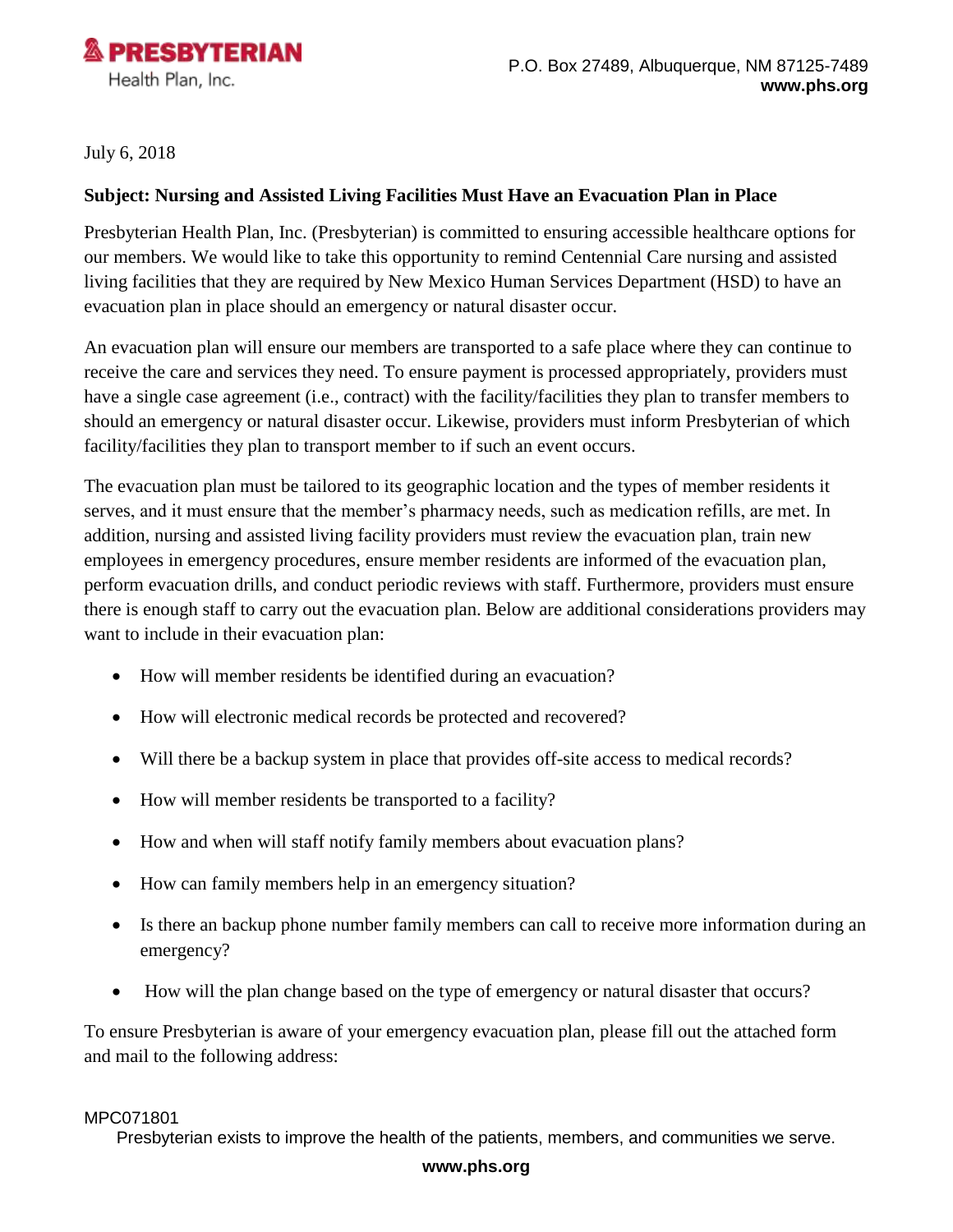Presbyterian Health Plan Provider Network Management P.O. Box 27489 Albuquerque, NM 87125

For your convenience, we included a prepaid envelope with this communication. Providers may also submit their evacuation plan via fax at (505) 923-5440.

Presbyterian care coordinators are available to assist in the coordination of care for members. Your assigned care coordinator is <care coordinator>. Should you need assistance, you may contact your care coordinator at <phone number> or <email address>.

Thank you for your commitment to ensuring our member's safety and well-being. If you have any questions, please use the information below to contact your Provider Network Management relationship executive.

## **Provider Network Management**



**Hours:** Monday through Friday, 8 a.m. to 5 p.m.

**Phone:** (505) 923-5141 **Contact Guide:** [www.phs.org/ContactGuide](http://www.phs.org/ContactGuide)

**Mailing address:** P.O. Box 27489, Albuquerque, NM 87125 **Location:** 9521 San Mateo Blvd NE, Albuquerque, NM 87113